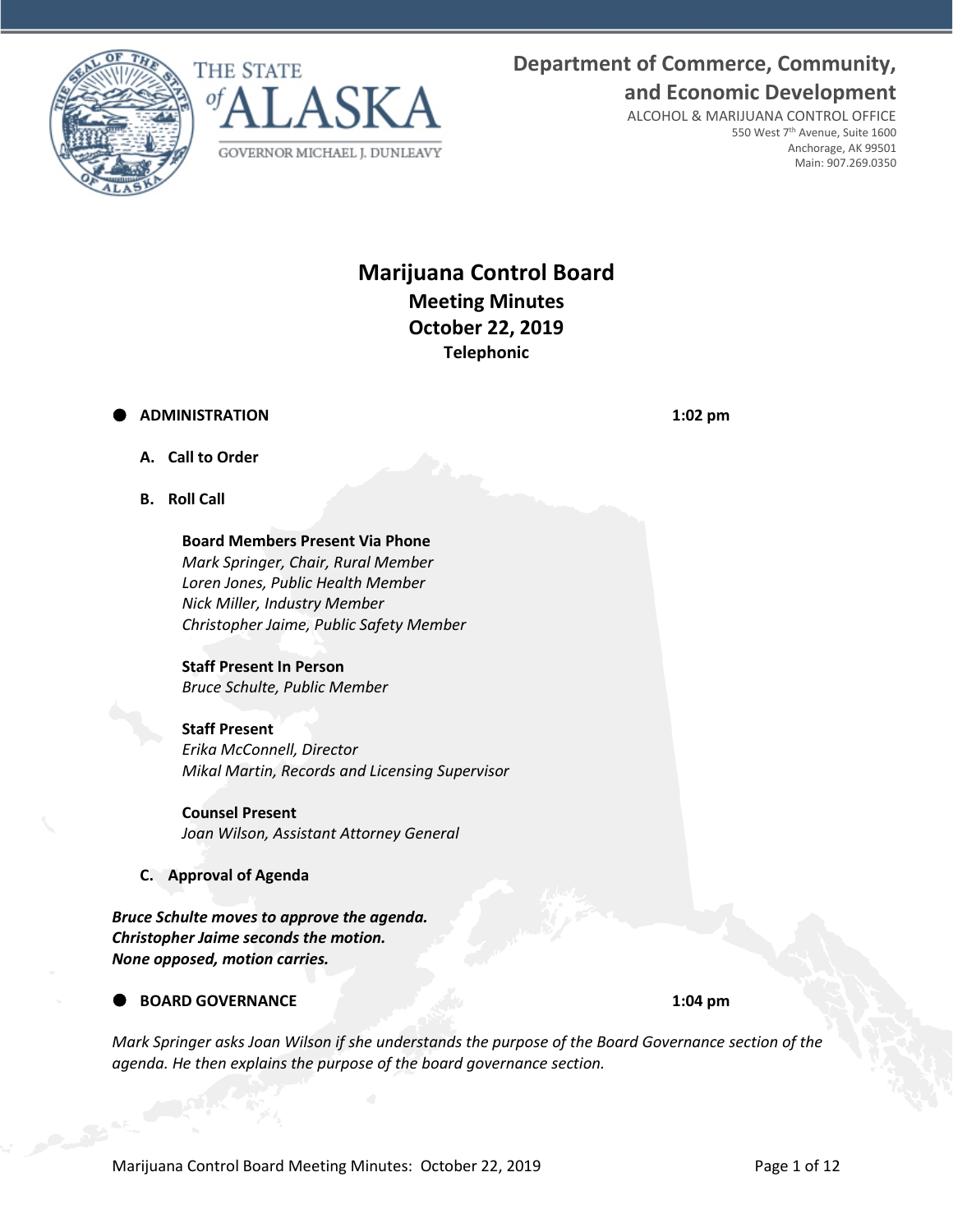*Mark Springer states he is now a member of Bethel City Counsel but he states he has discussed with them that he will not participate any discussion regarding marijuana licenses/licensees.* 

*No other board members disclose change in status.*

## **APPLICATIONS FROM PREVIOUS MEETINGS 1:05 pm**

#### **A. Tabled**

| 1. | License #20844:           | <b>Tokin Up</b>                             | TAB 1 |
|----|---------------------------|---------------------------------------------|-------|
|    | Licensee:                 | 907 Promos, LLC                             |       |
|    | License Type:             | Retail Marijuana Store                      |       |
|    | <b>Premises Address:</b>  | Mile Post 1313.8 Alaska Highway             |       |
|    |                           | Tok, AK 99780                               |       |
|    | Local Government:         | No Local Government                         |       |
|    | <b>For Consideration:</b> | Petition; objections and comments received. |       |

*Mark Springer and Erika McConnell discuss previous action on this license. Erika McConnell clarifies that no action was taken but that the board allowed the existing signatures to maintain validity. She explains the main points that were discussed during previous consideration of this matter, and petition requirements.* 

*Erika McConnell clarifies for the record that the percentage of individuals over 21 provided to the applicant through AMCO had a large margin of error (as noted by the state demographer) and that the 2010 Census data is more accurate.*

*Mark Springer asks the demographer to speak.* 

*Eric Sandberg clarifies that he is the interim demographer, but that the new demographer has reviewed and approved of his methodology.*

*Mark Springer states that the notes from Eric Sandberg's review were provided to the board but asks a summary for the record.* 

*Eric Sandberg states that the census borough creates a "census designated place" (CDP) for places like Tok. The Tok CDP boundaries are the Tok River to Tanana and then the Eagle Trail to the AK Highway at Mile 1320. The only time population for an area is determined in more detail than the population within that CDP is during the 10-year census. He then reviewed the 5 mile radius around the post office states that the radius is entirely located within the Tok CDP with some of the population of the CDP being outside the 5 mile radius. Using the 2010 census block data (smallest level of population detail), the total population in Tok was 1,258 with 920 being 21 or older. He reviewed census blocks outside the 5 mile radius and found approximately 51 people in the outside of the radius. This gives the number of 869 people in the radius. He reviewed the PFD numbers and calculated the number within the radius, finding 834 people confirming the general number calculated. He notes how difficult it is to calculate the population within a circle.* 

*Erika McConnell states that page 2 of the October 22 memo has a map of the CDP of Tok with a circle representing the 5 mile radius and page 3 shows a map of the census blocks with a red circle for the 5 mile radius.*

*Loren Jones states that if the board were to accept the number of 869, the number of 622 signatures submitted appears to be over the provided signature requirement.* 

Marijuana Control Board Meeting Minutes: October 22, 2019 **Page 2 of 12** Page 2 of 12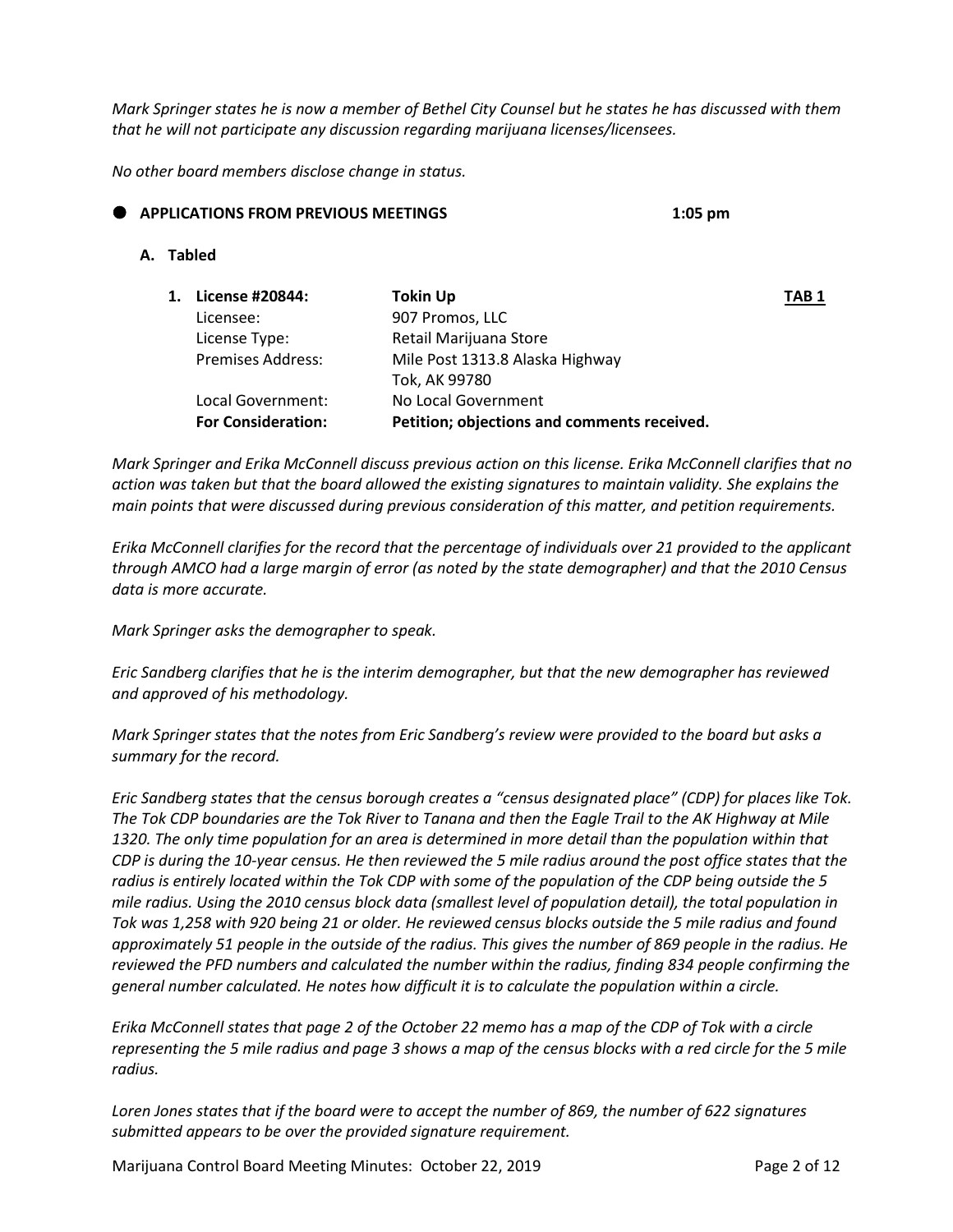*Christopher Jaime states that only a portion of the signatures were verifiable.*

*Erika McConnell clarifies that 490 were verified originally. The applicant would need to provide a total of 579 valid signatures.* 

*Bruce Schulte asks the demographer about the total number of people shown by the PFD.* 

*Eric Sandberg states that the PFD number was 834 people.*

*Bruce Schulte asks about qualifying for PFD at age 18. He asks about the people 18-20 in that area. Eric Sandberg states that he reviewed birthdates and confirmed that those individuals he counted were over 21.* 

*Bruce Schulte asks if more signatures have been collected.* 

*John Guest, applicant, states that 62 more signatures have been collected. He wants to make a point that many signatures were discounted and he would like to be able to identify the individuals that were not counted that could have been.* 

*Christopher Jaime states that he wants businesses to succeed so that addresses can be verified, if they have over 579, the petition can be approved at the next meeting.* 

*Loren Jones states that one of the issues from September was that the signature process is difficult for staff. He wouldn't mind seeing the other signatures but how long would the additional 69 take to verify? He states that the regulation made sense when it was written but he always expected licenses to be in a Local Government area. This may be the only time that staff runs into this particular issue. Is this overkill in terms of staff time and number manipulation?*

*Christopher Jaime states that he is comfortable with the state demographer's numbers and the petition signatures. He is concerned about the objections.* 

*Lance Wells and Jessika Smith state that they would like to speak.* 

*Jessika Smith states that the concern with the math from Eric Sandberg is that the total population is 1258. Additionally she states that the 68.6% comes from the Census data. She makes a mathematical argument regarding population. She is concerned about the logical fallacy and she discusses population density.* 

*Erika McConnell explains that the DCRA website was used to provide the 68% number originally provided to the applicant, but that it was an extrapolation with a margin of error of 112 people. AMCO went back to the 2010 Census percentage in CDP of Tok for their final calculation.* 

*Jessika Smith states that she is concerned about the death vs birthrate in Tok because the death rate is higher than the birthrate.* 

*Bruce Schulte states if the total number is 869, the threshold for accepted signature is 573. He asks the applicant if they could bring 573 signatures by the November meeting.* 

*John Guest states that they feel they can meet the 573 signature standard.*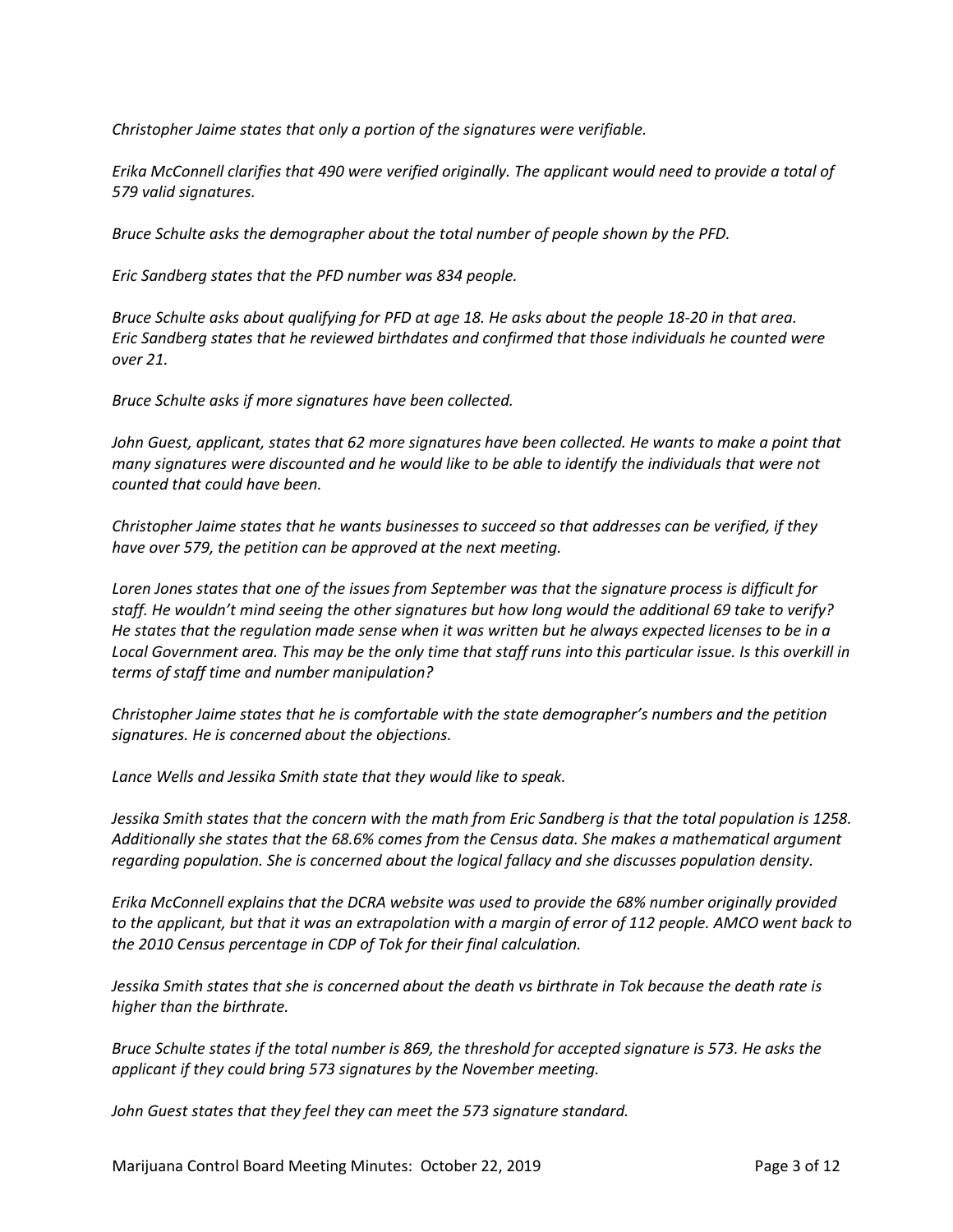*Bruce Schulte asks about a motion to table.*

## *Bruce Schulte moves to table consideration of this matter to the November meeting. Christopher Jaime seconds the motion.*

*Bruce Schulte states that he sees challenges; documents must be submitted by Friday to be on the agenda. He proposes granting licensee leeway such as extra time.* 

*Erika McConnell states that staff wishes to accommodate the applicant's needs but staff is preparing for the next board meeting and that staff will do their best to complete the review.* 

*Bruce Schulte asks the applicant if they can have everything done by the 25th.* 

*John Guest states that the applicants have put a great amount of time into this and if AMCO can be certain to vet the signatures submitted by the 25th they can be willing to make the effort.* 

*Bruce Schulte concludes comments. He hopes that the applicants can get the necessary material to AMCO on time.*

*Mark Springer restates motion to table to November.* 

*Erika McConnell clarifies that part of the motion was that the signatures must be submitted by the 25th.*

*Nick Miller, Christopher Jaime, and Bruce Schulte vote yes, Loren Jones and Mark Springer vote no. Motion passes 3-2.*

| 2. License #16991:        | <b>Stoney Moose Kitchens</b>              | TAB <sub>2</sub> |
|---------------------------|-------------------------------------------|------------------|
| Licensee:                 | E & M Holdings, LLC                       |                  |
| <b>Premises Address:</b>  | 9737 Mud Bay Road, Suite 104              |                  |
|                           | Ketchikan, AK 99901                       |                  |
| Local Government:         | Ketchikan Gateway Borough                 |                  |
| <b>For Consideration:</b> | Products tabled at February 2019 meeting. |                  |
|                           |                                           |                  |

Applicant is not present at this time.

*Mark Springer asks for motion to table the new products to the November meeting.*

*Nick Miller moves to table consideration of Products to the November meeting. Bruce Schulte seconds the motion. None opposed, motion carries.*

#### **LEGISLATIVE REQUESTS TAB 3**

*Mark Springer states that phones went dead at the end of the last meeting and this matter was tabled.* 

*Erika McConnell summarizes the list of requests in Tab 3. She then notes that the board has also requested consideration of 8. Changing the definition of local government to include tribal governments.*

*9. Allowing a native corporation to be a licensee by creating a residency exception.*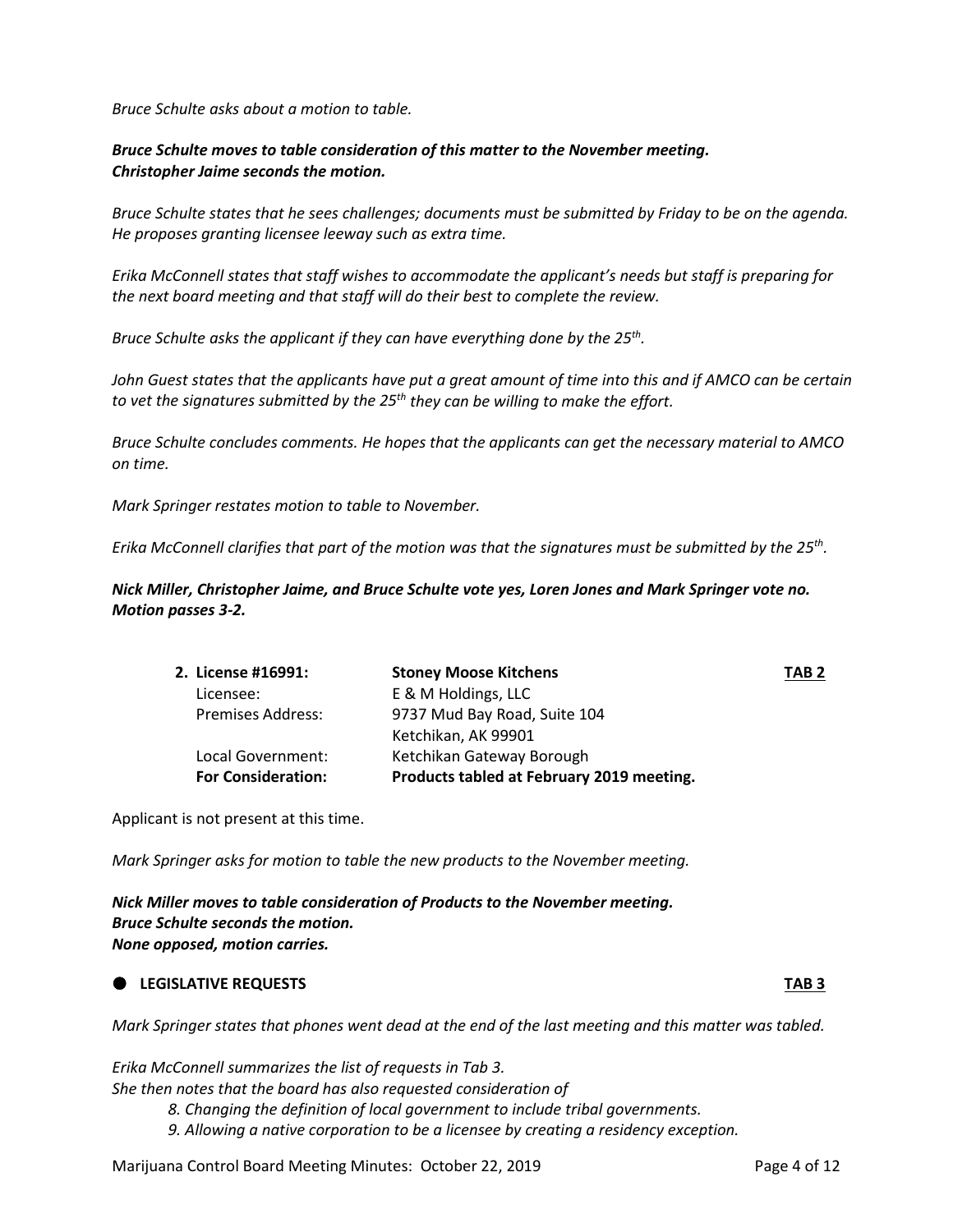*10. Funding for additional staff (particularly enforcement members).*

*Erika McConnell states that there was discussion of prioritization of all requests.*

*Mark Springer states that #8 is important to the previously considered Tok matter as well. Perhaps the legislature should empower "unincorporated community corporations" (similar to tribal governments) by giving the same standing for objection or non-objection that a municipality or other local government has.* 

*Erika McConnell asks what an Unincorporated Community Corporation is.*

*Mark Springer states that this is a mechanism to receive funding from the state. DCRA should be able to clarify that unincorporated community corporations exist. He discusses different corporations that he knows of.* 

*Bruce Schulte states that he does not support some of the listed priorities. He suggests that the board take these one by one to determine if they should be on the list of requests or not. He finds some of these to be law enforcement issues. He wishes to limit overlap. He asks that the bard discuss the proposed priorities one by one.*

*Christopher Jaime states that the items numbered 8, 9, & 10 in the director's summary were not included in the packet.* 

*Erika McConnell states that those were not included in the tab but were mentioned at the September meeting.* 

*Mark Springer states that some have been considered since July 2015.* 

*Mark Springer asks if the board sent a list to the Governor's office last year.*

*Erika McConnell states that the Commissioner Navarre's office went through priorities with Governor Walker's office and then once the administration changed, AMCO did not hear what Commissioner Anderson forwarded for the last cycle.* 

## *#1 (Tax Structure in AS 43.61)*

*Mark Springer asks if there is objection to this item being on the request list.* 

*Bruce Schulte states that he is unsure that the Department of Revenue needs to take point on this. He finds this a statutory matter and the Legislature must deal with this. DOR doesn't focus on the industry and he finds it appropriate to bring this directly to the legislature for a fix.* 

*Mark Springer states that DOR collects taxes and are therefore the party responsible.* 

*Loren Jones states that, to Bruce Schulte, the board is still part of the administration. If the administration did not propose certain things than legislators could. If someone outside the Governor's office asks the legislature to do a thing, it's rarely acted upon. He doesn't find that the Governor looks fondly on a board going directly to the legislature. The industry can go to the legislature but he finds it not in the role of the board to do.* 

*Bruce Schulte states that he is not opposing this item.*

Marijuana Control Board Meeting Minutes: October 22, 2019 **Page 5 of 12** Page 5 of 12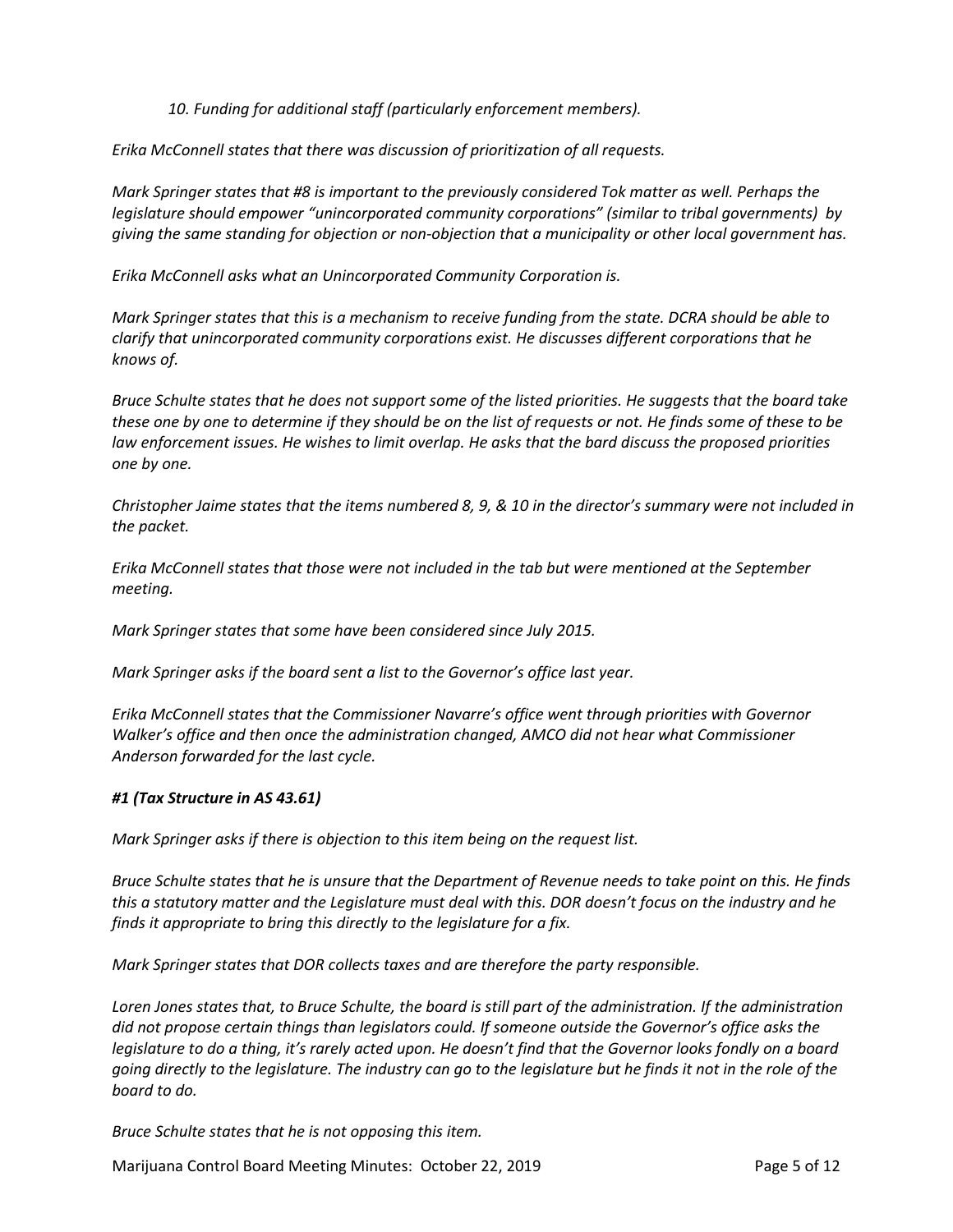*Mark Springer states that basically they will continue to ask the Governor to ask the legislature to look at it.* 

*Erika McConnell asks if a vote will be taken.*

*Vote is called-None opposed, item is added to the list.* 

#### *#2 (Transportation between license types)*

*Mark Springer states that this is also a legislative fix and Erika McConnell confirms.*

*Mark Springer asks how soon this can be to the commissioner's office.* 

*Erika McConnell states as soon as possible.*

*Mark Springer asks if anyone finds that change to the language is required.* 

#### *None opposed, item is added.*

#### *#3 (Indemnification of minors)*

*Mark Springer clarifies that this is indemnity for minors to present real ID in an attempt to gain entrance to a licensed premises. Only at the request of any law enforcement officer to assist in an enforcement investigation. This is for investigations not just a standard inspection. The only way to investigate allegations of selling to minors is to attempt a buy. The alcohol statutes have this indemnity clause. He references the tobacco laws having this as well. He states that this clarification is to address Bruce Schulte's concerns that were voiced at the September meeting.*

*Bruce Schulte states that he doesn't oppose the intent. He is concerned that boundaries must be respected. He has seen AMCO enforcement conducting themselves as law enforcement without the constraints that law enforcement has. He supports this request from Anchorage Police Department or the Troopers. He finds it inappropriate coming from the board. This is a law enforcement issue.*

*Erika McConnell clarifies that AMCO enforcement is law enforcement. They are authorized to enforce criminally punishable provisions of their titles.* 

*Mark Springer states that if he were a licensee he would welcome this. Minors should not be able to enter with a real ID. This investigative tool is not to entrap. This would be an amendment to Title 17.38 to authorize any law enforcement agency that may require the minor indemnification. He asks for any other board member comments.* 

## *Mark Springer asks for a vote to put Item 3 on the list for the request. Mark Springer, Nick Miller, Loren Jones, and Christopher Jaime vote yes, and Bruce Schulte votes no. The vote passes 4-1, and this item is added to the list.*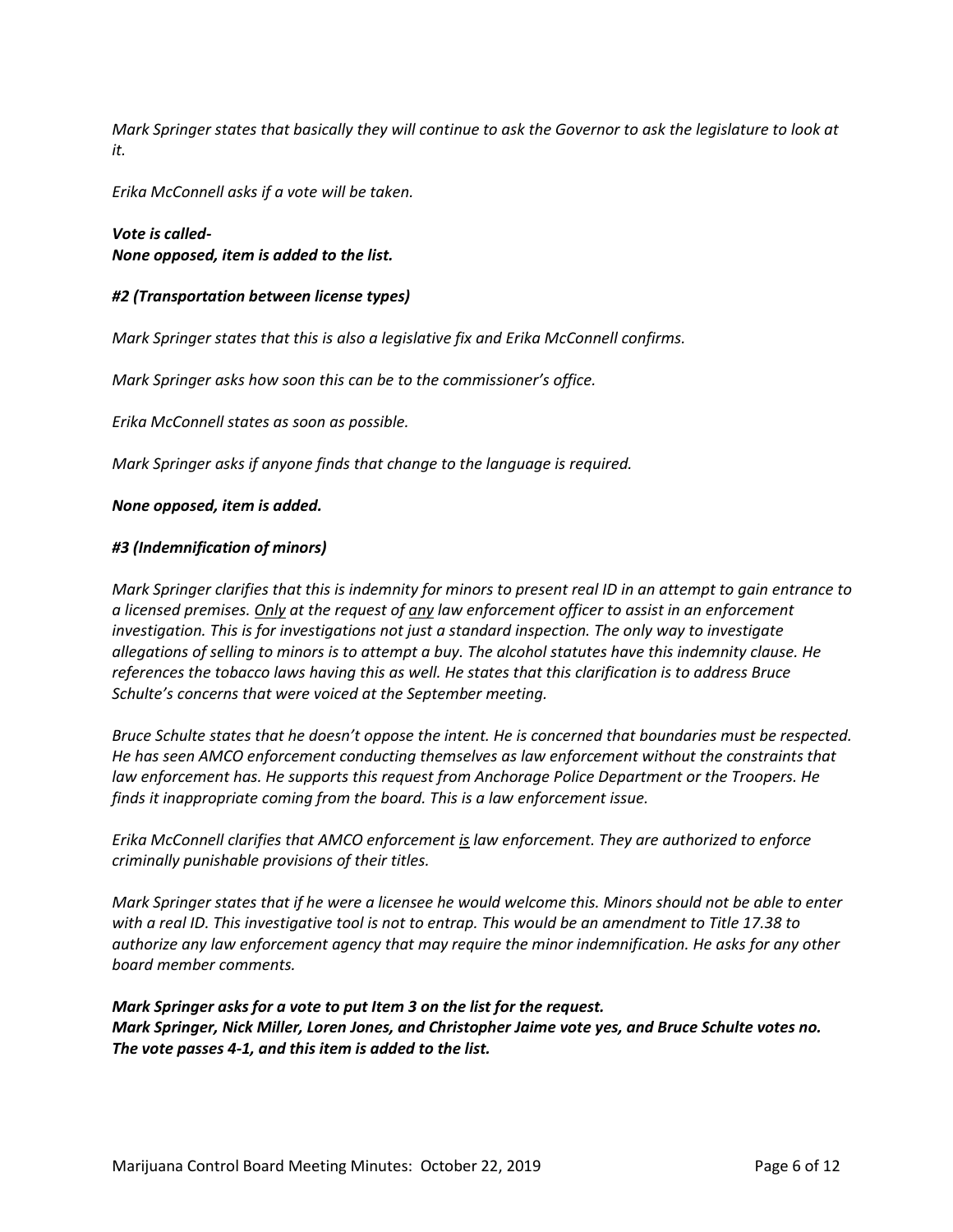#### *#4 (Prohibit personal solvent-based manufacturing)*

*Erika McConnell clarifies that concentrates would still be allowed, just not solvent based manufacture of concentrates due to the public safety concerns.* 

*Bruce Schulte states that when the Municipality of Anchorage discussed this, people were using butane to produce extracts. He finds this not to be related to the MCB regulation of the marijuana industry, the MCB does not regulate personal choices. He states that many concentrates could be more safely produced using ethanol which is included. The proposed request is overly broad and he asks for other board member contributions. The board must stay in their lane.*

*Christopher Jaime asks Nick Miller for input.*

*Nick Miller states that he disagrees that they should be putting this forward. If this is a public safety issue it should be brought by the community or Fire Marshal. This is personal responsibility and he doesn't see why people shouldn't be able to do so.* 

*Loren Jones states that he is unsure. Juneau did a similar thing at the Fire Marshal's request due to some meth fires in hotels that were difficult to prosecute. The Juneau ban was for flammable manufacturing of substances. He sees value here but if it got to legislative hearing the issues raised by Bruce Schulte and Nick Miller would be discussed. Someone who is black market producing, it is the roll of the board to reduce black market sales. Juneau Police Department has stated that they do not regulate marijuana unless it's a DWI, they're relying on AMCO to enforce the laws. He disagrees with Bruce Schulte, this is a big argument that has been done with the Alcoholic Beverage Control (ABC). ABC was moved into Department of Commerce. This is a conflict where there are some powers that carried over from ABC's previous placement. He finds this not to be a high priority, and believes that this matter will not receive legislative attention unless the Fire Marshal gets on board. He requests this item to be a low priority.* 

*Nick Miller states that this is a matter of personal use. Personal use cannabis is legal in the state of Alaska. When he sees the word personal he has a problem with the MCB restricting personal use marijuana.* 

*Loren Jones states that in Juneau they find a lot of personal grow and issues not being in a person's home but in a rental. While it can be a personal grow it's not always on personal property. Lease or rental agreement can be an issue. He understands the personal argument but finds rentals problematic.* 

*Christopher Jaime states that he sees both versions.* 

*Mark Springer states he would like to see them pass on this request. Someone won't blow themselves up making Everclear tincture. Some situations may have explosions but this seems to be a local concern rather than that of the board. He sees this as a low priority.* 

*Erika McConnell states that she wishes to make two comments (not argumentative); she clarifies that the Municipality code language wasn't provided as a specific suggestion but a guideline. She respects the boards consideration of local governments' authority, however, the board's authority and expertise includes 17.38 which includes personal use although AMCO doesn't take any action regarding personal use from the enforcement side. She urges the board to think of themselves as the expert on 17.38 and she finds it in the board's authority to make this request.*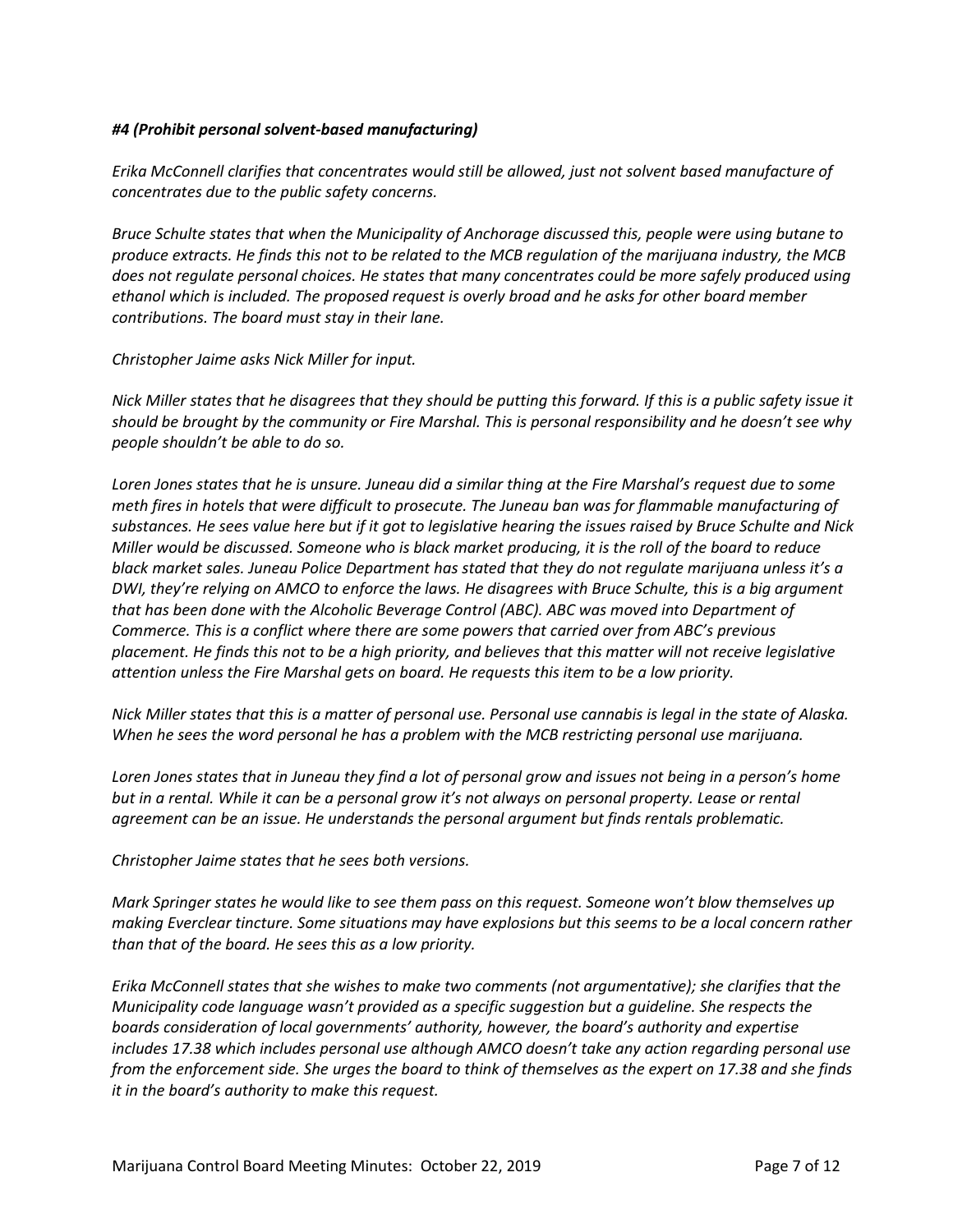*Bruce Schulte states that in 2014 there was discussion about home use of butane and people blew themselves up. The speculation in 2014 was that if someone could buy legal product those explosion events would diminish and they have.* 

#### *Mark Springer requests a vote.*

*Loren Jones, and Christopher Jaime vote yes, Nick Miller, Bruce Schulte and Mark Springer vote no. The vote fails 2-3.*

#### *#5 (Six/Twelve plant limit)*

*Mark Springer summarizes this request.* 

*Erika McConnell clarifies that if a warehouse is rented in the industrial facility, it isn't a "dwelling" as allowed in this section. She finds that a significant violation must occur for other law enforcement to take a case. If someone is growing 500 plants in a warehouse and calling it a "personal" grow, she would hate to see this type of illegal cultivation compete with the legal grow.* 

*Mark Springer asks where this comes up with the warehouse being under "control" of the individual how can someone argue that the possession limit doesn't apply.* 

*Erika McConnell clarifies that the limit as written applies to "dwellings" and there could be an argument made that it does not apply to a facility that is not a "dwelling".* 

*Bruce Schulte asks if anyone has attempted this argument.*

*Erika McConnell states that they haven't yet but this request would prevent them from being able to.*

*Bruce Schulte states that this is fixing a non-existent problem, per the governor's office push for lesser regulation, why bother? The board should focus on the regulated licensee impact, unless this becomes a problem there is no reason to support this request.*

*Loren Jones states that the industry is still concerned about the black market.* 

*Individual (Northern Corruption Monitor 907) tries to speak.* 

*Mark Springer states that this is not for public comment.* 

*Joan Wilson clarifies that the public has the right to listen to a meeting but unless public comment is scheduled the board is not required to take public comment.* 

*Northern Corruption Monitor 907 indicates that he does not approve of this denial of opportunity to speak.* 

*Erika McConnell provides information about public comment period that is placed on some agendas and the option to email the board at [marijuana@alaska.gov.](mailto:marijuana@alaska.gov) She also provides information that the public comment option will be available in November.* 

## *Christopher Jaime motions to adjourn.*

*Northern Corruption Monitor 907 states that he will exit the conversation at this time so that adjournment is not required.* 

Marijuana Control Board Meeting Minutes: October 22, 2019 **Page 8 of 12** Page 8 of 12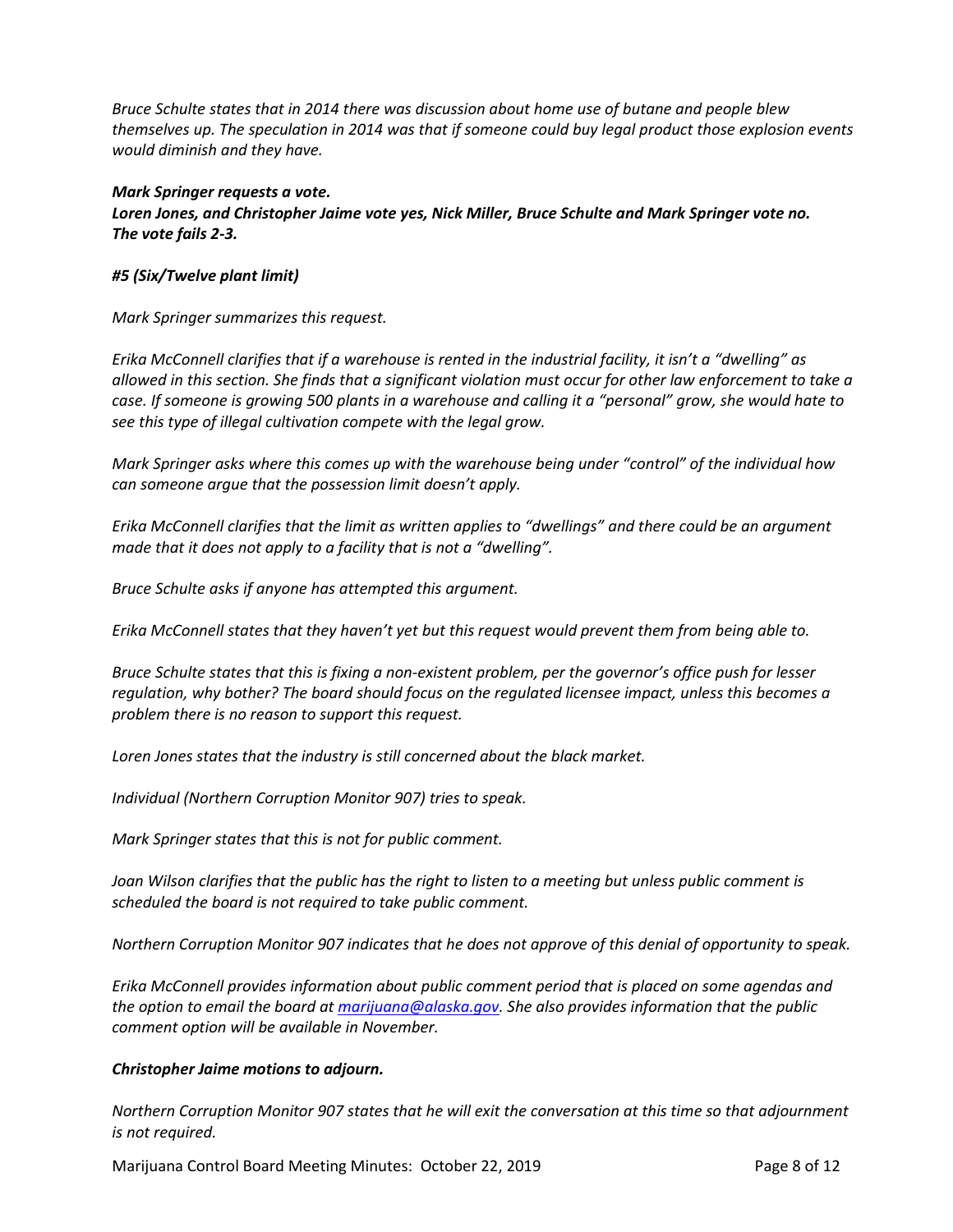*Mark Springer hears no second. Meeting does not adjourn.* 

*Mark Springer states that he thanks the individuals listening for their decorum and clarifies that public comment for agenda items is not received unless specifically scheduled.* 

*Loren Jones states that he was pointing out that the industry has asked the board to look at the black market. While Bruce Schulte states that the increase of legal decreases black market, other people don't feel that that has worked. Discussing these matters is important and as it is a statutory change request, it is useful to minimize black market possibilities.* 

*Mark Springer states that there are two 17.38 in the books. There is conflict between 020 and 030.* 

*Joan Wilson confirms that there are two sets.* 

*Mark Springer states that this matter is worth putting on the list.*

*Joan Wilson states that in addition to the board she also advises the Division of Agriculture. For someone to participate in the Hemp program at this time they must be in the pilot program through that division. No individual grow of industrial hemp is allowed. Division of Agriculture may need to look at this for industrial hemp as well.*

#### *Mark Springer asks for vote. Bruce Schulte votes no, Mark Springer, Nick Miller, Loren Jones and Christopher Jaime vote yes. Item is added to the list of requests.*

#### *#6 (Set possession and transport limits for concentrates and edibles)*

*Mark Springer summarizes this item, which requests adding concentrates and edibles to limits already present.* 

*Erika McConnell states that there is no specific language proposed; equivalency to 1 oz. of flower was considered in purchase caps but this proposal doesn't propose specific limits. No clear guidance for law enforcement is given at this time which she finds possibly problematic.* 

*Mark Springer states that this is a potential issue, but all the board has to say is marijuana or marijuana products.*

*Bruce Schulte states that he objects to this because the definition of marijuana already includes concentrates; the discussion is about the regulated lawful industry which is already capped by sales.* 

*Mark Springer asks to drop item 6 from the list. None opposed, item 6 is removed.* 

#### *#7 (Majority required to adopt regulations)*

*Mark Springer and Erika McConnell clarify the requirements. Currently if 3 members are present, a regulation could pass on a 2-1 vote; this would change the requirement from the majority of those present to a majority of the whole membership of the board.*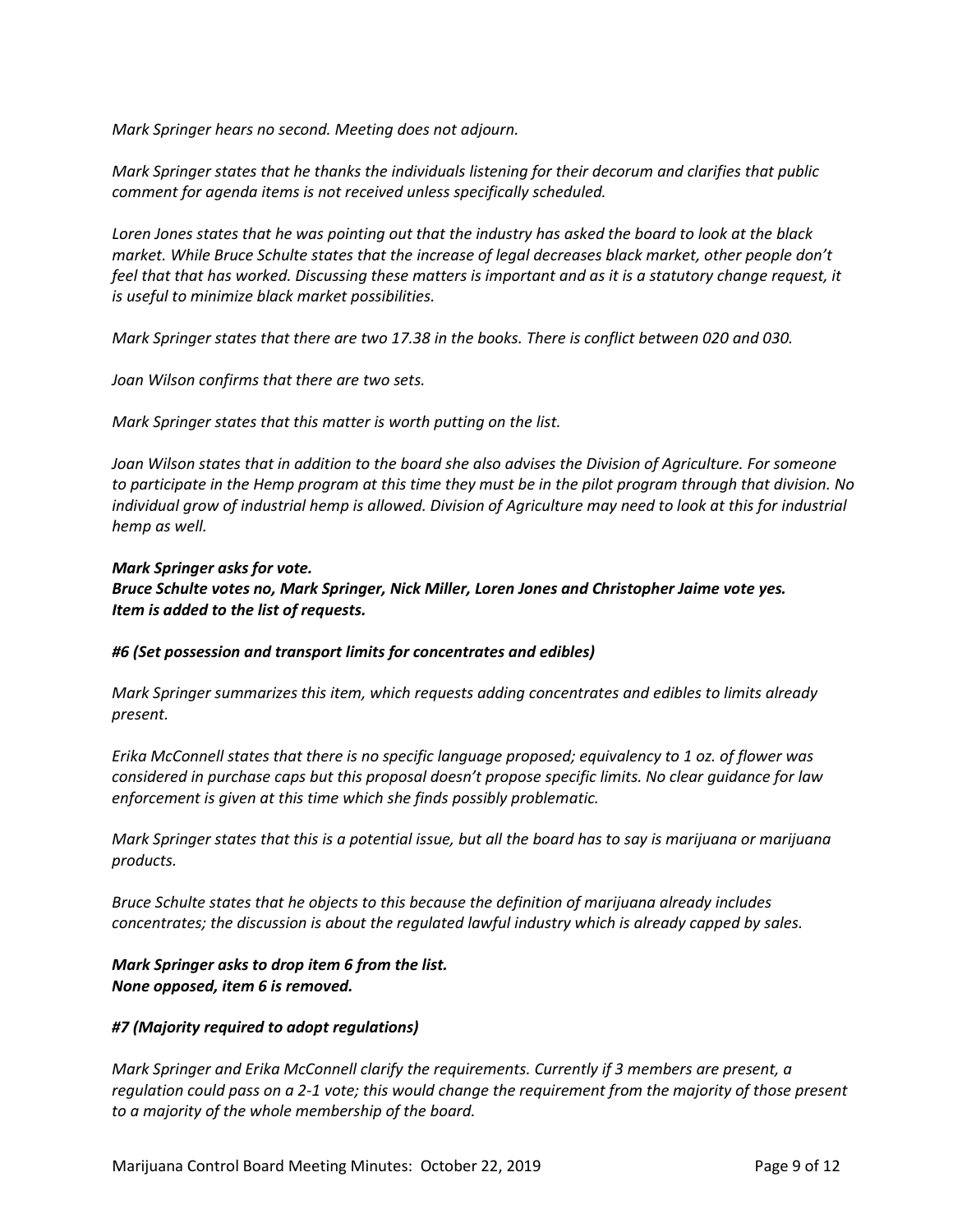*Mark Springer supports this proposal to be safe.*

*Loren Jones states that there have been times that the board has tabled consideration of items when the entire board is not present. In practice this has been done but he supports the change anyway to ensure that it continues to occur.* 

*Mark Springer agrees with Loren Jones.*

*No other discussion is raised.*

*None opposed, item is added to the list.*

#### *#8 (Definition of Local Government)*

*Mark Springer summarizes this request. To request that federally recognized tribes, unincorporated community corporations, and any other recognized body to the legislature be afforded the rights of a local government. The legislature is the governing body of the unincorporated boroughs.*

*Loren Jones agrees that this would be a request to the legislature. His concern is that this is a can of worms that the legislature has been trying to deal with and has not been able to come up with a way to recognize a government outside of a Title 29 community. He supports piggybacking but not opening it for marijuana regulation solely. He finds this to muddy the waters and he doesn't thing the board will receive resolution in this matter. This governor probably doesn't want to give power to governments that aren't acknowledged in Title 29.* 

*Mark Springer asks for other comments regarding this matter.* 

*Bruce Schulte states that his initial inclination was to support this item, but that Loren Jones makes a compelling argument. This is a can of worms that he is unwilling to open up.* 

## *Mark Springer votes yes, Loren Jones, Nick Miller, Christopher Jaime and Bruce Schulte vote no. Vote fails 1-4, item is not added.*

#### *#9 (Allowing native corporations to be licensees by creating residency exceptions)*

*Erika McConnell states that this could be done through regulation.*

*No action is taken, item is not added to the list.*

#### *# 10 (Funding for additional staff)*

*Mark Springer states that they should ask for 5 FTE in enforcement and an assistant director.* 

*Bruce Schulte states that he is all for giving staff resources but he is also comfortable better defining the scope of their expectations.* 

*Mark Springer asks for other discussion.*

*Erika McConnell states that she is unsure that the budget could afford 5 new positions and suggests that limiting the request to 2 would be more realistic. She requests a deputy director position.* 

Marijuana Control Board Meeting Minutes: October 22, 2019 **Page 10 of 12** Page 10 of 12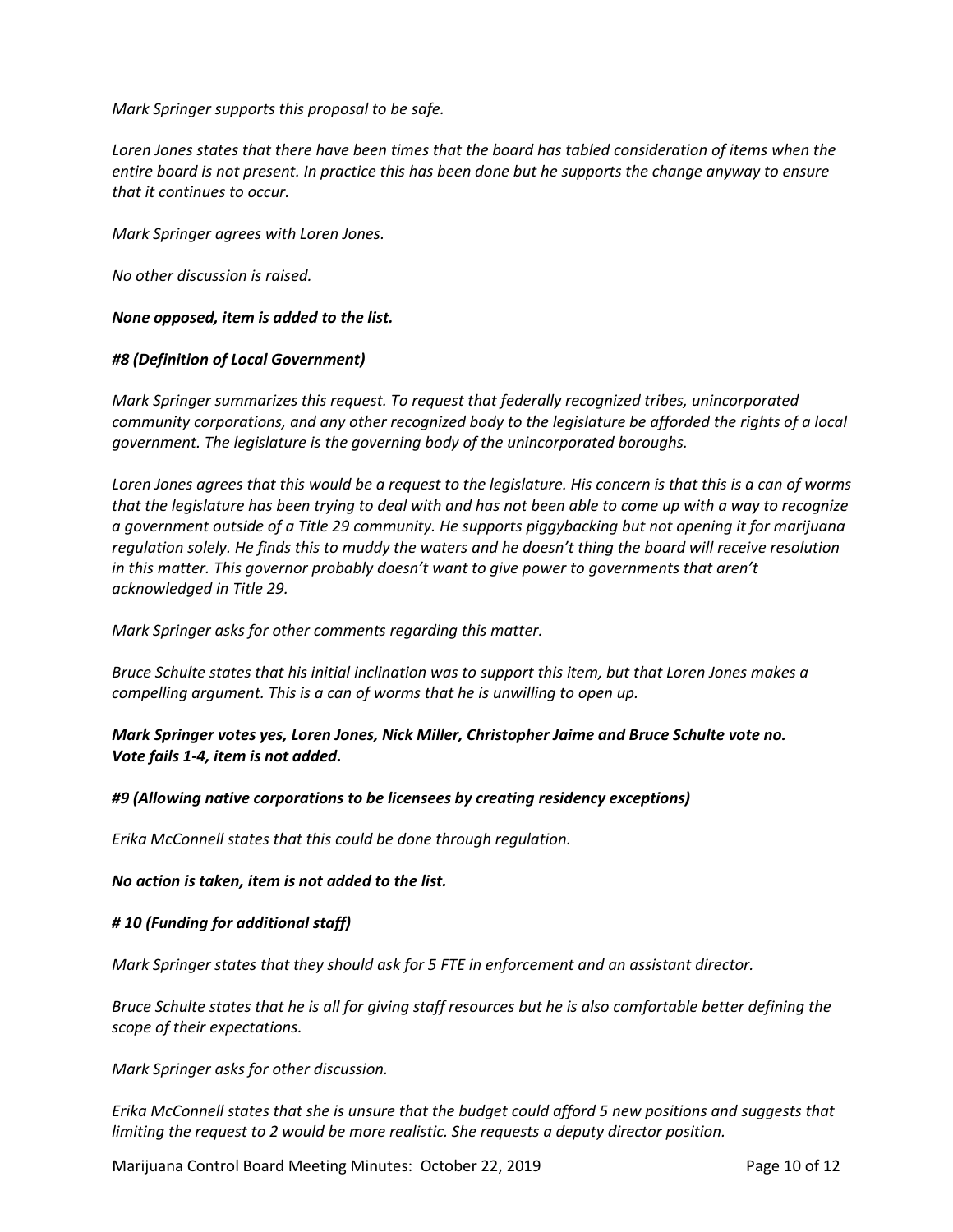*Mark Springer asks if enforcement or licensing is needier for additional staff.* 

*Erika McConnell states that enforcement has a higher need at this time.* 

*Mark Springer asks for additional comment.* 

*Nick Miller states that he is comfortable with the proposal due to staff input.*

*Christopher Jaime asks for repeat of the proposed request.*

*Mark Springer stated that the proposal is now for a deputy director and enforcement team member- the budget is too tight for 5 people.* 

*Erika McConnell states that the alcohol program and marijuana program are expected to be self-sufficient. The increased renewal marijuana license fees just took effect this licensing period. The new fees are changing the monetary intake. Both positions would be funded from both programs. She recommends not asking for extra money. Limited position requests should be used until stabilization of industry. Alcohol license numbers are stable- marijuana is less stable and very new, the number of licenses, and therefore predictable revenue, has not stabilized.* 

*Bruce Schulte states that he supports this, the discussion is that the fees support the AMCO office but the tax revenue is not addressed. Perhaps the board could request DOR to present a discussion regarding where tax money goes.*

*Mark Springer states that reports have been received. Tax revenue is portioned out by the legislature. They know where that money is going. There is still expectation that the board will pay back the startup money from fees.* 

#### *None opposed to this item, it is added to the list of requests.*

*Mark Springer suggests a priority list of:*

- *1) #1 Tax structure in AS 43.61*
- *2) #7 Majority required to adopt regulations*
- *3) #5 Six/twelve plant limit*
- *4) #3 Indemnification for minors*
- *5) #2 Transportation between license types*
- *6) #10 Funding for additional staff*

*Nick Miller states that transport should be second on the list because it effects commerce substantially.* 

*Mark Springer states that he is tempted to move indemnification to third.*

*Bruce Schulte clarifies the list order.*

*Christopher Jaime asks for indemnification to be moved up to third. The new order is item #1, #2, #3, #7, #5 and then #10.* 

*Mark Springer states that item #7 is easy and no crystal ball can say what the board in 2025 will be like.*